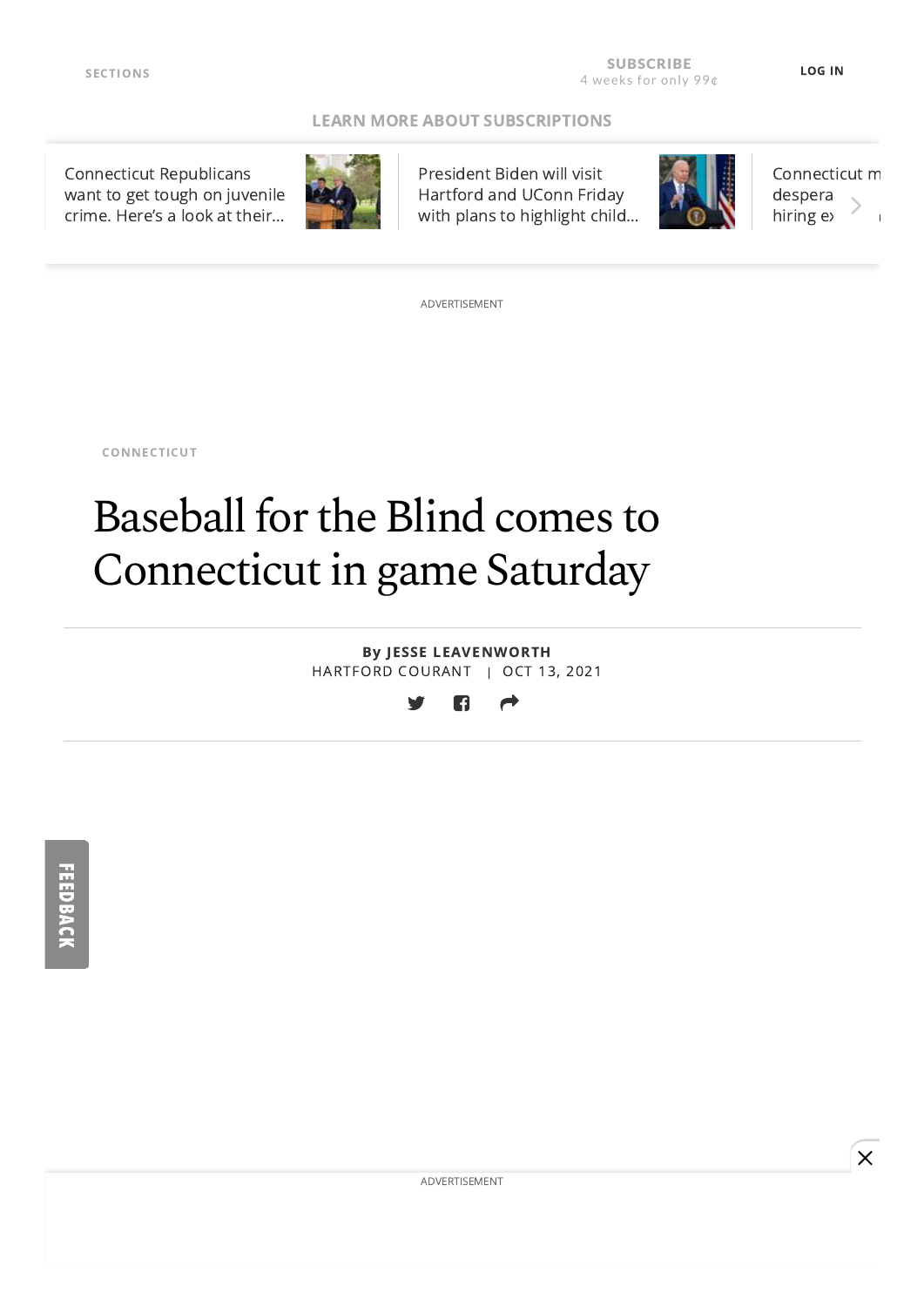

A blindfolded Andrew Landolphi runs at a recent practice of the Connecticut Chargers. (Joseph Landolphi)

### Listen to this article

 $\overline{\phantom{a}}$ 

ADVERTISEMENT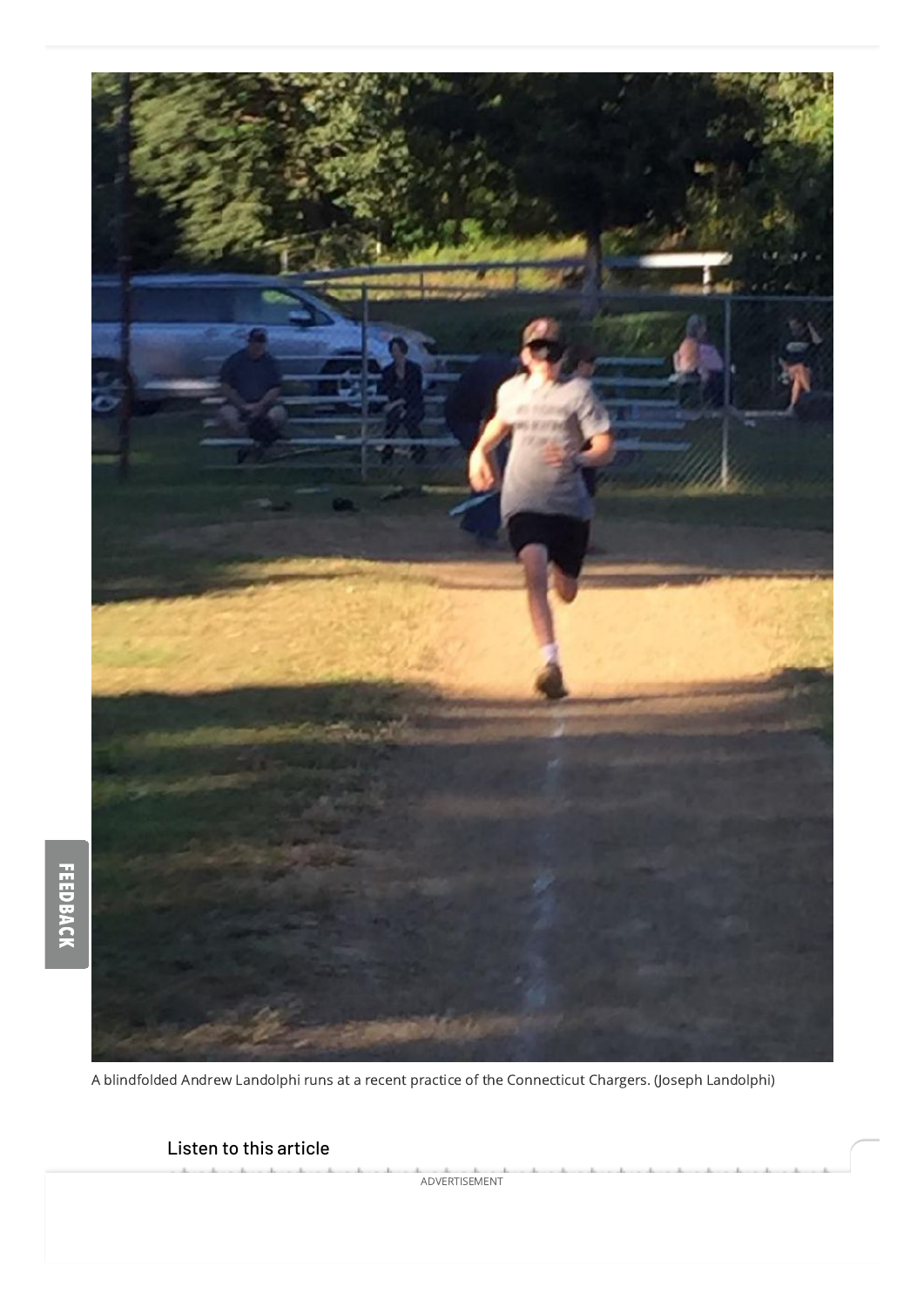Sensations of baseball — the smell of glove leather and grass and the crack and clunk of bat on ball — will be threaded through the game when teams from Connecticut and New York City play on Saturday.

Most players, however, will see nothing.

ADVERTISEMENT

This is Baseball for the Blind, or B4B, a relatively popular sport for visually impaired and blind people in Italy and other countries, but still emerging in the U.S. The game in Franklin pits the Connecticut Chargers against the New York Lions.

Chargers coach Joseph Landolphi is a 16-year-old senior at Parish Hill High School in Chaplin. His team of non-vision-impaired friends will be blindfolded, except for the second baseman, the only sighted player that rules allow. The Lions are blind and visually impaired people from the five boroughs.

[\[Related\] Canton: Fire and ambulance service would be better with \\$5.4](https://www.courant.com/news/connecticut/hc-news-connecticut-canton-firehouse-20211014-rtuxnpwfqnbcfdo7evvnc2rhfy-story.html#nt=interstitial-auto) million new headquarters »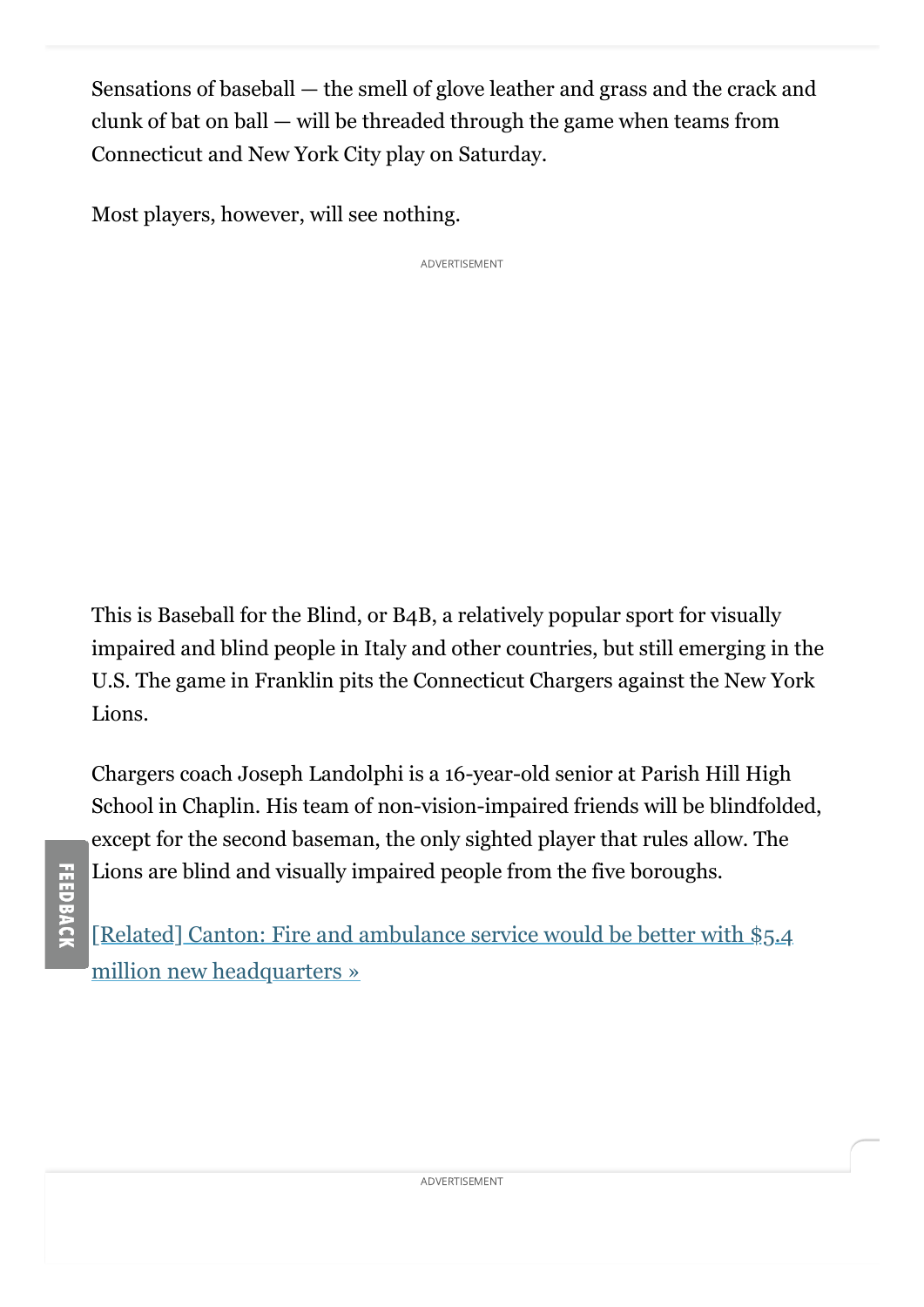Landolphi is organizing the game for his credited high school community service project. He said he was introduced to B4B by his great uncle, Don Landolphi, a Brooklyn, N.Y., native who has had a life in baseball.

Landolphi, 80, coached the Brooklyn College team, was assistant coach for Italy's national team in the 1970s and held several other coaching jobs in that country and the U.S. He said he first saw Baseball for the Blind in Florence, Italy, in 2006.

Immediately intrigued, Landolphi said he volunteered to help the coach and has been involved ever since in coaching and promoting the game, currently with the Lions team. Asked if players get the same joy from B4B as sighted players, Landolphi said, "More."

"Try running a straight line with your eyes blindfolded," he said of the hardest part of the game, the run from third to home. "When they accomplish that, they are so excited. It's just a wonderful experience for all of them."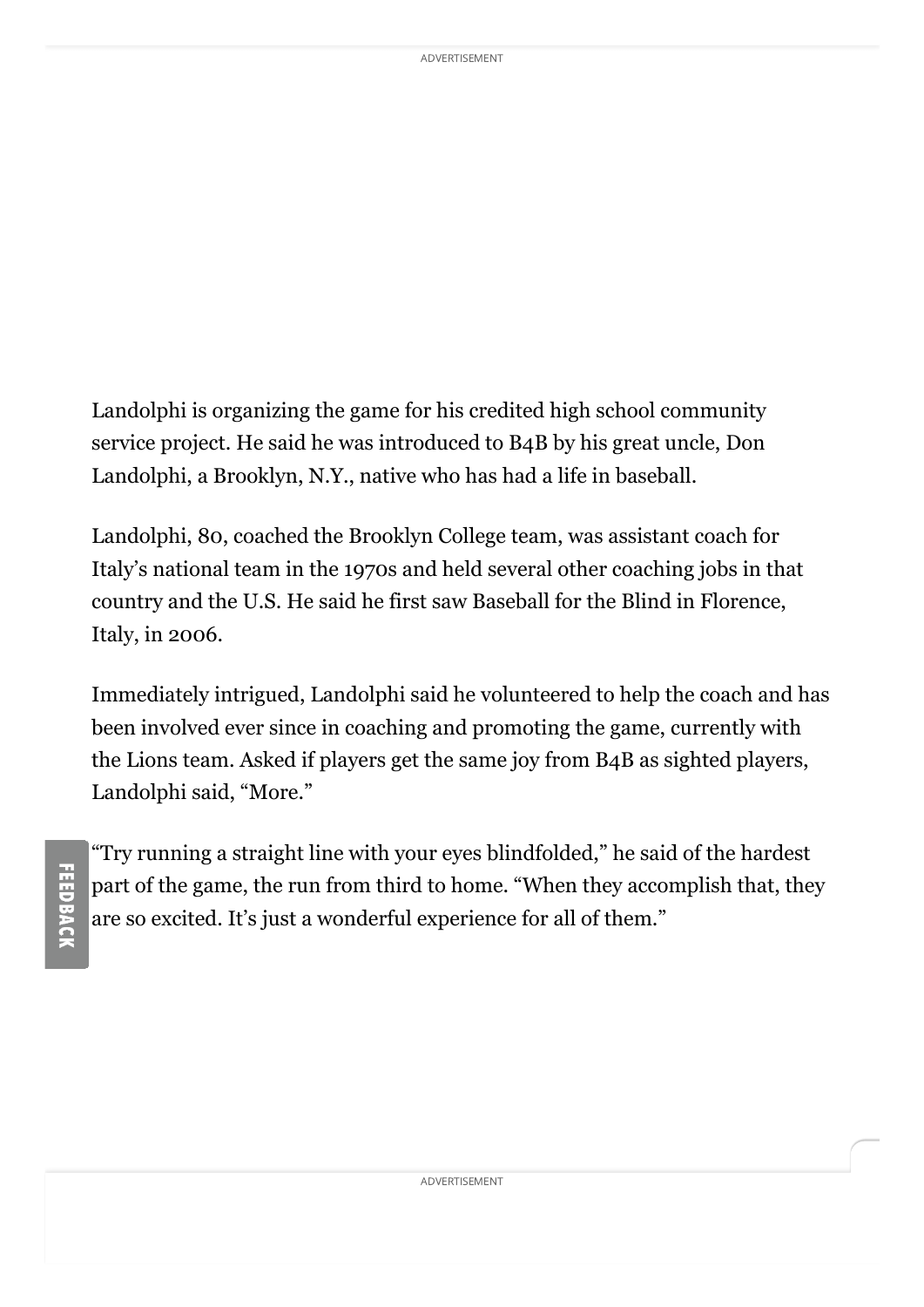

(Courtesy of Lorenzo de Regny)

Invented in Bologna, Italy, in 1994, the game is distinct from Beep Ball, also designed for visually impaired and blind people and played more widely in the U.S.

[\[Related\] Hartford city council passes resolution supporting Transportation](https://www.courant.com/news/connecticut/hc-news-transportation-climate-initiative-hartford-20211013-24527ycjgzhorl5cffnjigbbze-story.html#nt=interstitial-auto) & Climate Initiative »

Some of the rules in B4B:

- Unlike Beep Ball, there is no pitcher or catcher. The batter grips the rubber ball, palm down, and releases it while swinging the bat with the other hand.
- A fair ball is only between second and third bases. A fly ball beyond the line between second and third is an out, so players always try to keep hits low. An official shouts out "Fair!" ("Valido!" in Italian) to alert the batter to run. Three strikes or three foul balls is an out.

 $\Delta$  *D*  $\Delta$  **F**  $\Delta$  **F**  $\Delta$  **F**  $\Delta$  **F**  $\Delta$  **F**  $\Delta$  **F**  $\Delta$  **F**  $\Delta$  **F**  $\Delta$  **F**  $\Delta$  **F**  $\Delta$  **F**  $\Delta$  **F**  $\Delta$  **F**  $\Delta$  **F**  $\Delta$  **F**  $\Delta$  **F**  $\Delta$  **F**  $\Delta$  **F**  $\Delta$  **F**  $\Delta$  **F**  $\Delta$  **F**  $\Delta$  **F**  $\Delta$  **F**  $\Delta$  ADVERTISEMENT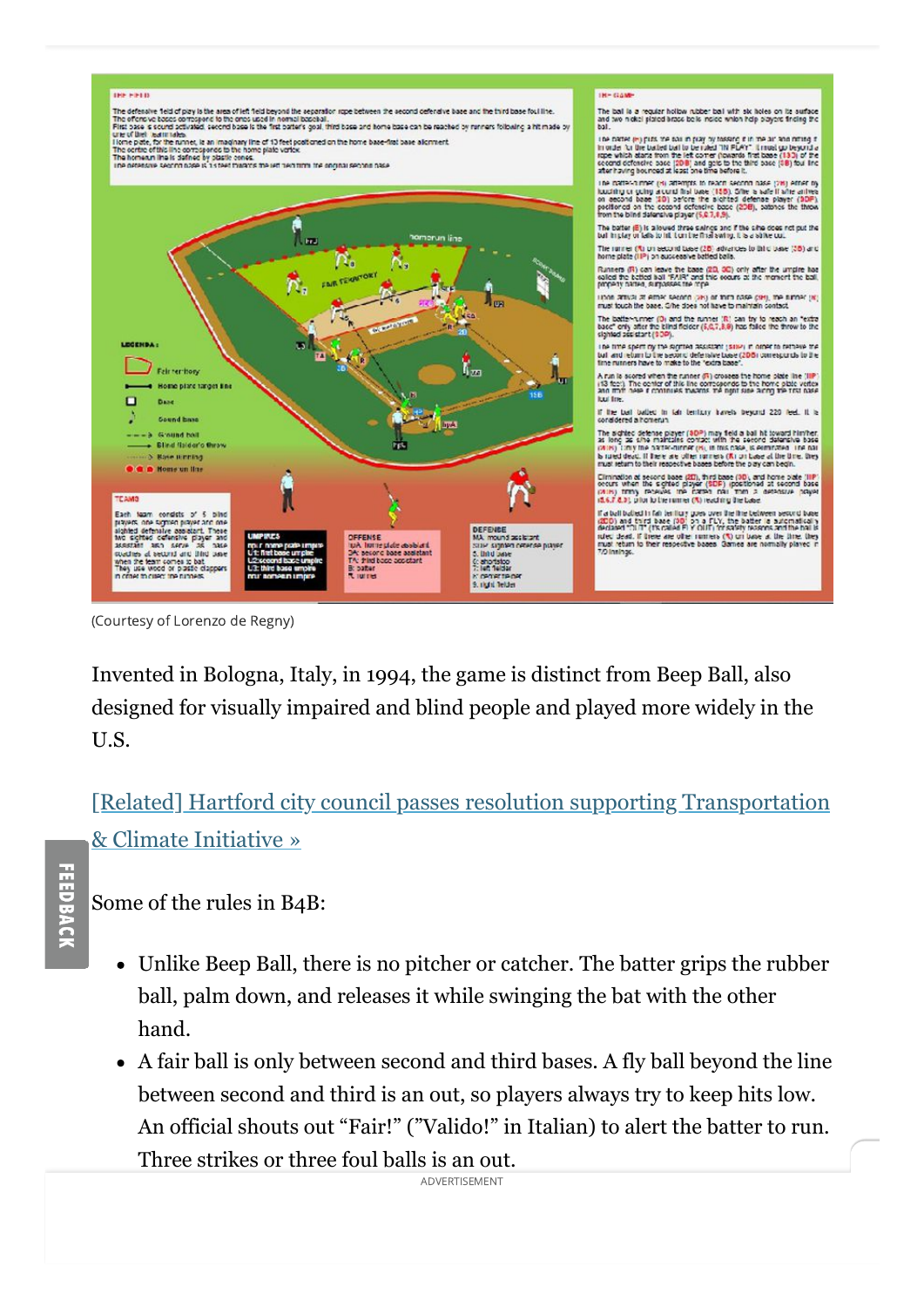wooden paddles to guide the runner to that spot. A clapper also is used at third base, but home plate has no sound alert, hence the difficulty in scoring a run.

- The only sighted player on a six-player team is the second baseman, who must catch balls from fielders and tag the base before the runner gets there. To avoid collisions, separate runner's and fielder's bases are used.
- Bells inside the perforated ball help fielders track it. Typically, fielders must drop to the ground to stop hit balls with their bodies, then scoop and throw to second base, where the fielder is shouting, "Two! Two!" to guide the throw.

When he first saw B4B at the field in the Bronx where the Lions practice, Joseph Landolphi, an infielder and pitcher for his high school team, said, "I was like, 'How is this even possible? I can't even comprehend this.' "

A blindfolded Connecticut Chargers player waits for the throw.

But he figured that forming a team and arranging a game would be a good senior project, so he rounded up some friends and they hit the field with ADVERTISEMENT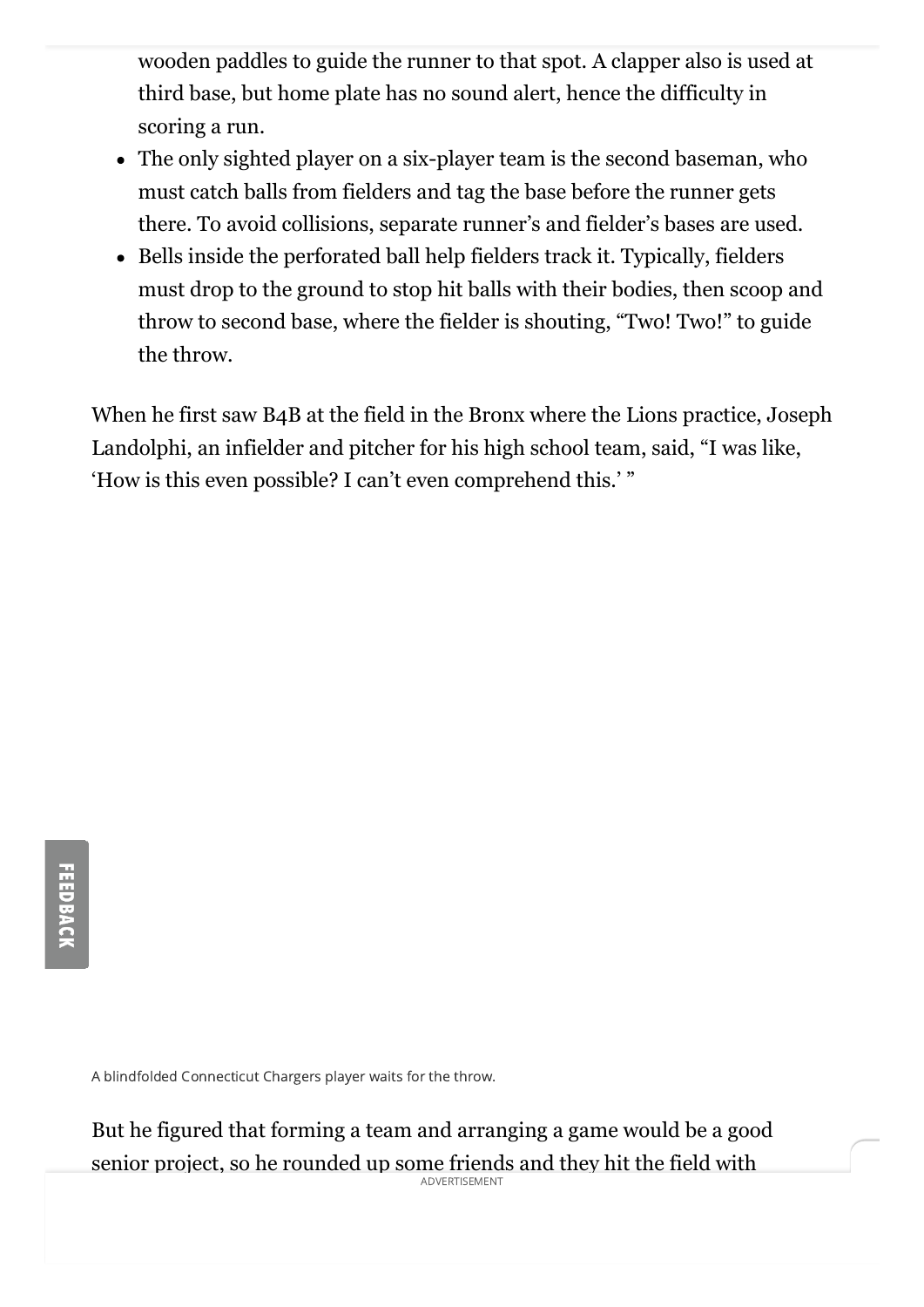acknowledged. Players had to learn to hit the ball only to the left and to listen carefully to both field and run.

#### LATEST CONNECTICUT

[Canton: Fire and ambulance service would be better with \\$5.4 million new](https://www.courant.com/news/connecticut/hc-news-connecticut-canton-firehouse-20211014-rtuxnpwfqnbcfdo7evvnc2rhfy-story.html#nt=latestnews&rt=chartbeat-flt) headquarters

[Hartford city council passes resolution supporting Transportation & Climate](https://www.courant.com/news/connecticut/hc-news-transportation-climate-initiative-hartford-20211013-24527ycjgzhorl5cffnjigbbze-story.html#nt=latestnews&rt=chartbeat-flt) Initiative

Baseball for the Blind comes to Connecticut in game Saturday

At Monsignor Scanlan High School in the Bronx, the Lions have played the school's blindfolded softball and baseball teams, Don Landolphi said. But due to lack of opposing teams, they usually practice and play each other, so team members, comprising a range of ages, male and female, are excited about the game in Connecticut, he said.

> Five Things You Need To Know Newsletter Daily

We're providing the latest coronavirus coverage in Connecticut each weekday morning.

ENTER YOUR EMAIL ADDRESS

The Landolphis said they want to raise awareness of the sport, eventually create a B4B League in the U.S. and enter a team in the Paralympic Games. Currently, countries that have teams include Italy, Cuba, France and Germany.

*Hosted by the Franklin Lions Club, the game is free and all are invited. Play is set to start at 2 p.m. at the Franklin Senior League Field, 211 Pond Road*

*(Route 207). The rain date is Sunday.* ADVERTISEMENT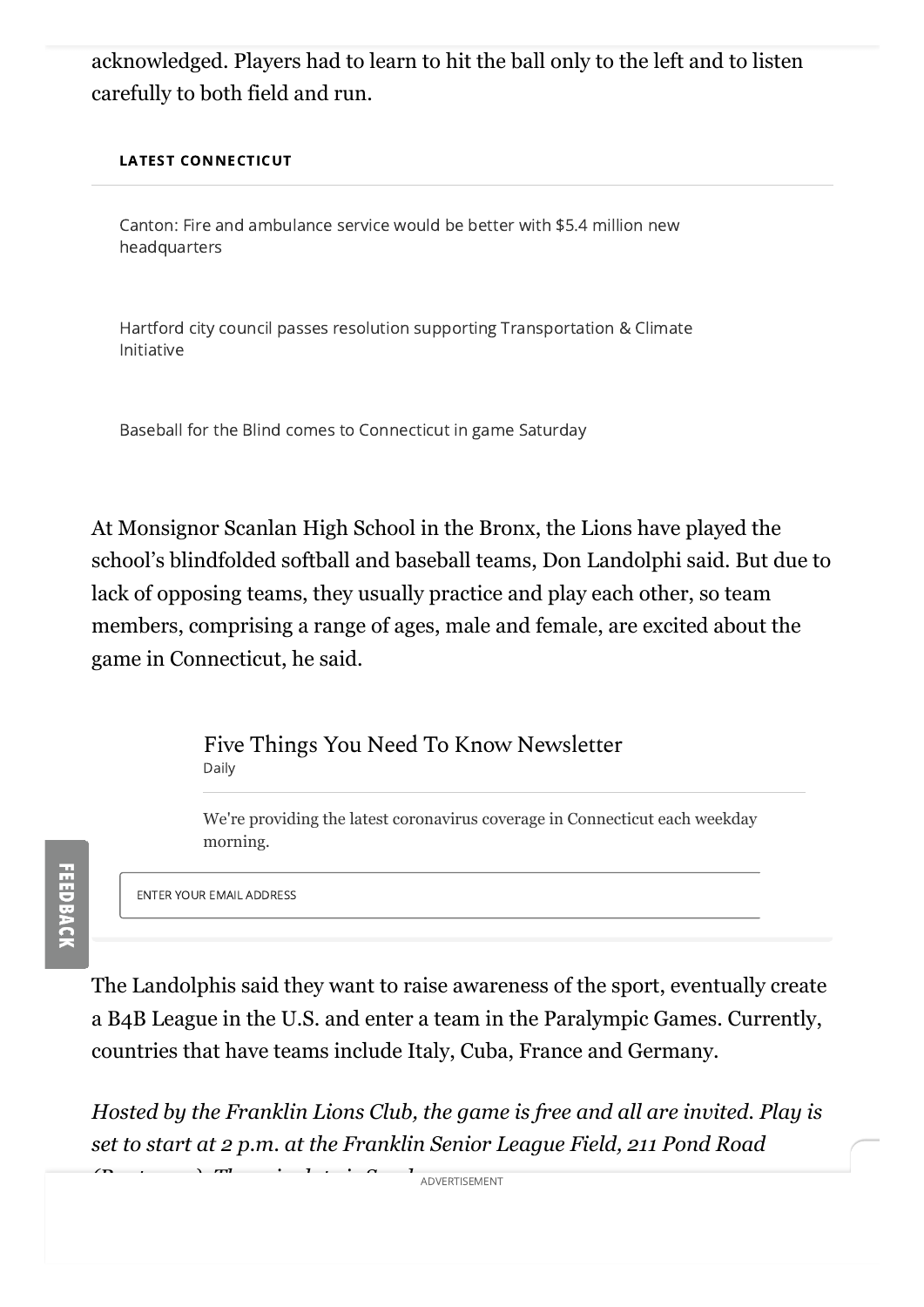## **[Solaranlagen: Staat gibt aktuell unfassbaren Anreiz](https://www.hausfrage.ch/artikel/anreiz-fuer-solaranlagen?utm_source=taboola&utm_medium=referral&utm_campaign=13096412&utm_content=3040408846&utm_placement=tribunedigital-thecourant&tblci=GiBCFsqZ1tmmw0s3uB2fIoB7CDGiydpj_pbE4SHc4RvSUCDugU0o2pjfsei02qLHAQ#tblciGiBCFsqZ1tmmw0s3uB2fIoB7CDGiydpj_pbE4SHc4RvSUCDugU0o2pjfsei02qLHAQ)**

**Hausfrage.ch** | [Sponsored](https://popup.taboola.com/en/?template=colorbox&utm_source=tribunedigital-thecourant&utm_medium=referral&utm_content=thumbs-feed-01a:below-article-thumbs_ARC%20|%20Card%201:)

### **[Wir schenken Ihnen 25.000 Meilen Startguthaben](https://www.miles-and-more-cards.ch/de/microsites/bauplus/gold?utm_source=taboola&utm_medium=referral&tblci=GiBCFsqZ1tmmw0s3uB2fIoB7CDGiydpj_pbE4SHc4RvSUCC4m1Uovt6R9r3AzMQY#tblciGiBCFsqZ1tmmw0s3uB2fIoB7CDGiydpj_pbE4SHc4RvSUCC4m1Uovt6R9r3AzMQY)**

**SWISS MIles & More** | [Sponsorizzato](https://popup.taboola.com/en/?template=colorbox&utm_source=tribunedigital-thecourant&utm_medium=referral&utm_content=thumbs-feed-01-a:below-article-thumbs_ARC%20|%20Card%202:)

### **[Das beste Elektroauto ist unverschämt günstig](http://odkpe.com/cid/848fe6e7-e23d-4022-b3fd-1911b233bce9?campaignid=8810378&platform=Desktop&campaignitemid=2973199438&site=tribunedigital-thecourant&clickid=GiBCFsqZ1tmmw0s3uB2fIoB7CDGiydpj_pbE4SHc4RvSUCDvrVMoi66FvrXcufunAQ×tamp=2021-10-14+14%3A40%3A28&thumbnail=http%3A%2F%2Fodkpe.com%2Fcontent%2F938707d0-8210-41e3-b7dd-42a82672d526.png&title=Das+beste+Elektroauto+ist+unversch%C3%A4mt+g%C3%BCnstig#tblciGiBCFsqZ1tmmw0s3uB2fIoB7CDGiydpj_pbE4SHc4RvSUCDvrVMoi66FvrXcufunAQ)**

**Elektroauto | Gesponserte Links** | [Sponsorizzato](https://popup.taboola.com/en/?template=colorbox&utm_source=tribunedigital-thecourant&utm_medium=referral&utm_content=thumbs-feed-01-a:below-article-thumbs_ARC%20|%20Card%202:)

## **[Schaffhouse: Unsichtbares Hörsystem, das sich jeder leisten kann!](https://cdn.hoergeraete.hoeren-heute.ch/horizon_reveal/?utm_content=3030721714&utm_publisher_ID=tribunedigital-thecourant&mkt_tool_id=94e928&utm_term=94e928&act=ACT0000033663ACT&utm_source=taboola&utm_medium=display&utm_campaign=ch_de_hoe_display_taboola_ch_hh_horizon_reveal_acq_desktop_cw23_audibene-ch2-sc_ACT0000033663ACT&utm_creative_ID=3030721714&aud_adcopy=Schaffhouse%3A+Unsichtbares+H%C3%B6rsystem%2C+das+sich+jeder+leisten+kann%21&tbclid=GiBCFsqZ1tmmw0s3uB2fIoB7CDGiydpj_pbE4SHc4RvSUCCqkUYo37PC6PfIqs8j#tblciGiBCFsqZ1tmmw0s3uB2fIoB7CDGiydpj_pbE4SHc4RvSUCCqkUYo37PC6PfIqs8j)**

**Hören heute** | [Sponsored](https://popup.taboola.com/en/?template=colorbox&utm_source=tribunedigital-thecourant&utm_medium=referral&utm_content=thumbs-feed-01a:below-article-thumbs_ARC%20|%20Card%203:)

### **[Hören heute – Alles rund ums Hören](https://cdn.hoergeraete.hoeren-heute.ch/signia_article/?utm_content=3040089712&utm_publisher_ID=tribunedigital-thecourant&mkt_tool_id=969cbf&utm_term=969cbf&act=ACT0000036325ACT&utm_source=taboola&utm_medium=display&utm_campaign=ch_de_hoe_display_taboola_hh_signia_article_acq_desktop_cw41_audibene-ch2-sc_ACT0000036325ACT&utm_creative_ID=3040089712&aud_adcopy=H%C3%B6ren+heute+%E2%80%93+Alles+rund+ums+H%C3%B6ren&tbclid=GiBCFsqZ1tmmw0s3uB2fIoB7CDGiydpj_pbE4SHc4RvSUCCqkUYoxZTMsfTzj-AP#tblciGiBCFsqZ1tmmw0s3uB2fIoB7CDGiydpj_pbE4SHc4RvSUCCqkUYoxZTMsfTzj-AP)**

**Hören heute** | [Sponsorizzato](https://popup.taboola.com/en/?template=colorbox&utm_source=tribunedigital-thecourant&utm_medium=referral&utm_content=thumbs-feed-01-a:below-article-thumbs_ARC%20|%20Card%204:)

### **[Wie gefährlich ist der Klimawandel wirklich?](https://www.msn.com/de-ch/nachrichten/wissenundtechnik/k%C3%B6nnen-wir-den-klimawandel-noch-aufhalten/ss-AAOPNKK?utm_source=taboola&utm_medium=emeaml&tblci=GiBCFsqZ1tmmw0s3uB2fIoB7CDGiydpj_pbE4SHc4RvSUCCkrk8o1ojhncGMjfKvAQ#tblciGiBCFsqZ1tmmw0s3uB2fIoB7CDGiydpj_pbE4SHc4RvSUCCkrk8o1ojhncGMjfKvAQ)**

**Microsoft Start** | [Sponsorizzato](https://popup.taboola.com/en/?template=colorbox&utm_source=tribunedigital-thecourant&utm_medium=referral&utm_content=thumbs-feed-01-a:below-article-thumbs_ARC%20|%20Card%204:)

**slow-watches.com** | [Sponsored](https://popup.taboola.com/en/?template=colorbox&utm_source=tribunedigital-thecourant&utm_medium=referral&utm_content=thumbs-feed-01a:below-article-thumbs_ARC%20|%20Card%205:) **[Handgefertigt in der Schweiz: 24 Stunden und nur ein Zeiger. Die Slow](https://ch.slow-watches.com/de/?utm_source=taboola_tribunedigital-thecourant&utm_content=3033297438&utm_medium=native&utm_campaign=TABO-CH(de)-desk&tblci=GiBCFsqZ1tmmw0s3uB2fIoB7CDGiydpj_pbE4SHc4RvSUCDZz0co2t6VxaTul6CcAQ#tblciGiBCFsqZ1tmmw0s3uB2fIoB7CDGiydpj_pbE4SHc4RvSUCDZz0co2t6VxaTul6CcAQ) Uhr hilft dir, im Moment zu leben.**

**[Weiterlesen](https://trc.taboola.com/tribunedigital-thecourant/log/3/click?pi=%2Fnews%2Fconnecticut%2Fhc-news-ct-baseball-for-the-blind-20211013-2plossfbkzdmdmbqu7rqltnnhy-story.html&ri=939e80ca42ef2aeeed024fb8159224c1&sd=v2_a8851fc336922a620426a09eeb169631_5a07579f-7717-4f99-a35c-6e87170cbdc0-tuct861a474_1634221368_1634222427_CNawjgYQsco9GOmU_fnHLyACKAQwKziy0A1Ax4gQSOuS2wNQ____________AVgAYABo4NjpjvG4h5sEcAE&ui=5a07579f-7717-4f99-a35c-6e87170cbdc0-tuct861a474&it=photo&ii=~~V1~~1444828766106983989~~EyQyC1Jcdqe0EKfKhgtkF254o1Bp71yUI_tDahT2nzrTxvAnL2wqac4MyzR7uD46gj3kUkbS3FhelBtnsiJV6MhkDZRZzzIqDobN6rWmCPA3hYz5D3PLat6nhIftiT1lwdxwdlxkeV_Mfb3eos_TQeBEMS7SvowOlkz2Nv3IYiEpRqB_Kd259OPSUf1Ro2_yIpRv15T_JK-Ani5Fs1fBT9KjJVYJClrOFbI94N-Ln2Cz_NRzcfJTTB3-Lhkgqg63UUIdg9nBBaLpV63jgzC9eDDu07MI-Vh-HMpVI0CxSx0&pt=text&li=rbox-t2v&sig=ea312299249837dd46b4360ce619d2f1a0508ffaeb46&redir=https%3A%2F%2Fch.slow-watches.com%2Fde%2F%3Futm_source%3Dtaboola_tribunedigital-thecourant%26utm_content%3D3033297438%26utm_medium%3Dnative%26utm_campaign%3DTABO-CH(de)-desk%26tblci%3DGiBCFsqZ1tmmw0s3uB2fIoB7CDGiydpj_pbE4SHc4RvSUCDZz0co2t6VxaTul6CcAQ%23tblciGiBCFsqZ1tmmw0s3uB2fIoB7CDGiydpj_pbE4SHc4RvSUCDZz0co2t6VxaTul6CcAQ&vi=1634222426729&p=slowwatches-sc&r=68&tvi2=-2<i=deflated&ppb=CP8G&cpb=EhIyMDIxMTAxNC0zLVJFTEVBU0UY-I8eIP70MyoWdGFib29sYXN5bmRpY2F0aW9uLmNvbTIId2F0ZXIwMzg4gKq58AJAstANSMeIEFDrktsDWP___________wFjCP7__________wEQ_v__________ARgCZGMI1xYQ1R8YI2RjCMsgEKcsGCRkYwjSAxDgBhgIZGMIlhQQnxwYGGRjCMgcEMInGBlkYwjvAxCJBxgJZGMI4f__________ARDh__________8BGB9keAGAAQKIAcGjiMQB&cta=true)**

## **You May Like** [Sponsored Links](https://popup.taboola.com/en/?template=colorbox&utm_source=tribunedigital-thecourant&utm_medium=referral&utm_content=thumbnails-rr2:taboola-right-rail-thumbnails_arc:) [by Taboola](https://popup.taboola.com/en/?template=colorbox&utm_source=tribunedigital-thecourant&utm_medium=referral&utm_content=thumbnails-rr2:taboola-right-rail-thumbnails_arc:)

**[Prostata-Beschwerden belasten den gesamten Körper](https://www.prostashop.ch/prostata-beschwerden-belasten-den-gesamten-koerper/?utm_source=content&utm_medium=Taboola&utm_campaign=2&utm_source=taboola&utm_medium=referral&tblci=GiBCFsqZ1tmmw0s3uB2fIoB7CDGiydpj_pbE4SHc4RvSUCDt7U4o69zC7tCZvt43#tblciGiBCFsqZ1tmmw0s3uB2fIoB7CDGiydpj_pbE4SHc4RvSUCDt7U4o69zC7tCZvt43)**

ADVERTISEMENT